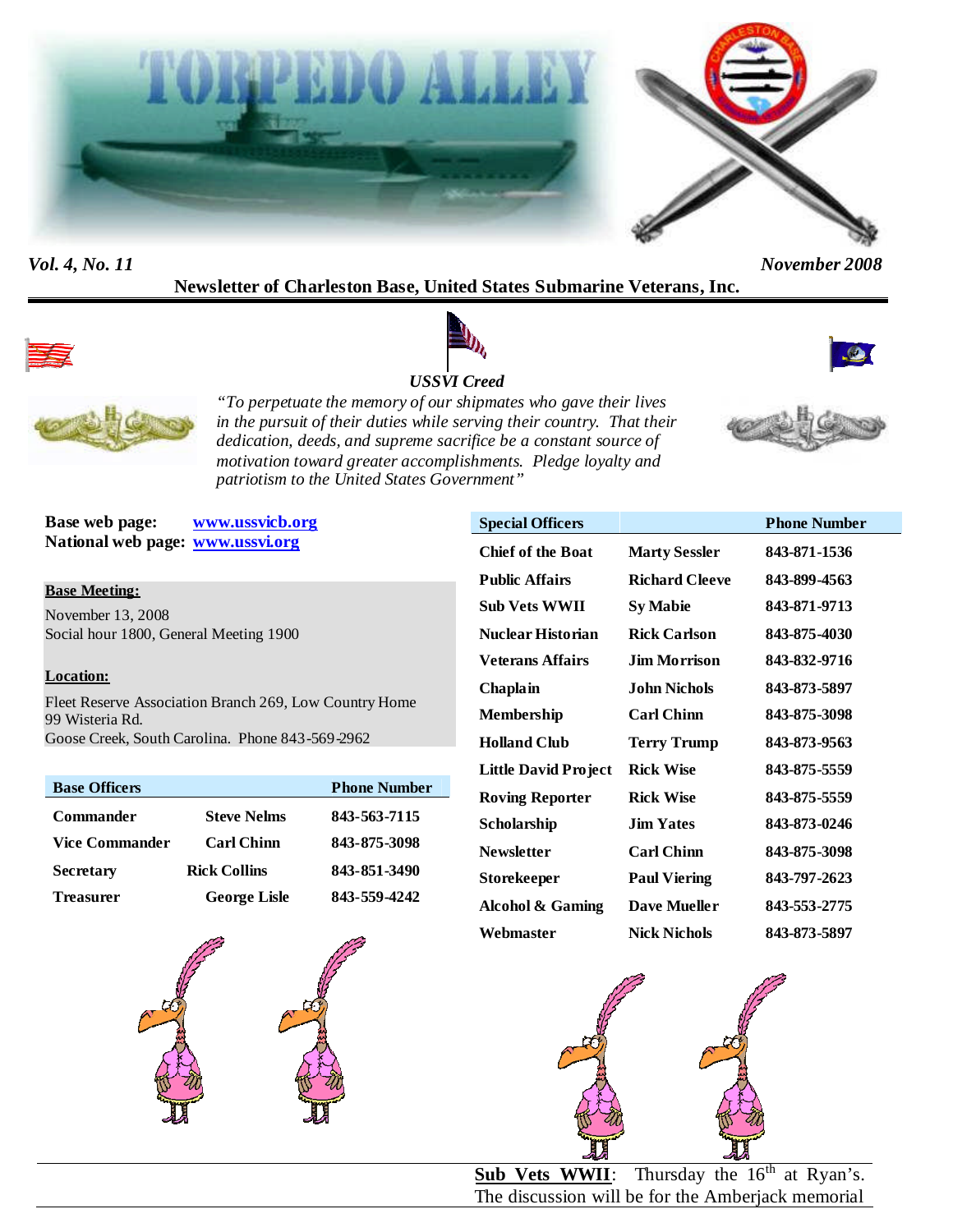#### **Minutes of the October 2008 meeting**

Attendance for the October 9, 2008 meeting was 101

**Opening Ceremony**: Base Commander called the meeting to order. A Quorum was present and the meeting was commenced at 1900.

**Introductions**: New people were introduced; Nathan Dozier, Lawrence Latta, and David Burns (Commander of Grayback Base). Welcome aboard.

**Secretary:** Secretary Rick Collins asked for a motion to approve the meeting minutes from last month. A motion was made and seconded. Minutes approved.

**Treasurer**: George Lisle gave the treasurer's report.

**Storekeeper**: New items and new ball caps.

**Chaplain**: September Report: Cards were sent as follows to:

**John Kratz** on the death of his brother in Florida on September 3<sup>rd</sup>.

**Family of Thomas Walsh** via the George Funeral Home and Cremation Center. Tom was a member of the Aiken Base, a WWII Subvet who rode the DRUM SS-228. Tom went on eternal patrol on September 16<sup>th</sup>.

**Whitey and Joan Mack**. Whitey's suffering with pancreatic cancer and Joan is having a difficult time with her health also.

**Family of ETCM (SS) Robert McCulley** of a Florida Funeral Home. He was a veteran of WWII, the Korean War and Vietnam War.

**Steve Morris** and family on the death of his brother, Michael on September 25<sup>th</sup>.

**Thomas Barnes** showing concern for his illness. He is a friend of Gary Semler who reported that after the convention Thomas was coughing up blood. It has been determined that it is not cancer.

Joan Mack and family on the death of Chester M. (Whitey) Mack, Captain, USN (Ret.) on September 25<sup>th</sup>. **Janet Blackford and family** on the death of Edwin Blackford on September  $25<sup>th</sup>$ . He served onboard the Archerfish.

**Rae Holtz and family** on the death of Captain Arnold 'Ike' Holtz on September 26<sup>th</sup>. Captain Holtz was one of the five oldest living graduates of the U.S. Naval Academy. He served in battleships, destroyers,

submarines, and amphibious ships. World War II service was spent in command of three different submarines the O6, the Tuna and the Baya. He was in command during eight submarine war patrols in all areas of the Pacific. His war time decorations include the Silver Star Medal and the Bronze Star Medal.

**George Lisle** as he goes through chemo treatments for his bone cancer.

**Ben Heber** as he continues to undergoes treatment for his cancer. Ben Heber is not doing well and has been in bed the last few days. The radiation treatment is complete and

at Patriots Point.

**Scholarship**: Tolling of the Bell went great. We also just received an anonymous donation of \$1200 to fund. Also we still have challenge coins.

**Public Affairs**: Look at your picture on the web site. We are taking pictures so we know what you look like.

**Webmaster**: The web site has new information on it you need to take a look at it.

**Veteran's Affairs**: No report

**District Commander:** Good job on the Henry Clay reunion.

South east convention in St. Augustine Beach, 30 April through 3 May. Holiday Inn \$49 a room Gulf Coast Christmas party coming up.

**Fleet Reserve:** No report

**Holland Club**: No report

**Membership**: 315 members and as of this moment 122 have not paid dues yet.

**Little David:** No report

**Newsletter:** No report

**Alcohol & Gaming**: There are new baby goats at the After Battery. Buddha is the "Mid-wife "of the year for his fast action and assistance in the delivery. There is no truth to the rumor about the "alleged" parentage of the goats.

**Chief of the Boat:** Hog roast coming up, do not bring cole slaw or baked beans, it is taken care of. Thank you for helping out on the working party at "The After Battery". Working party for set on Friday in PM. Sunday morning @ 0800 breakfast then cleanup. Summerville "Taste of the Town" Sunday the  $9<sup>th</sup>$  of November at 1400. Be there by 1330 Veterans Day ceremony 11 November at 1000 Summerville County Services building. Submarine memorial in Galveston was damaged by hurricane Ike.

**Base Commander**: Base Commander spoke on the subject of the past national elections. Presented an outline of our response to national and was given permission by those present to proceed.

**Nuclear Historian**: Shocking, he had no report!

**Old Business**: Christmas party coming up on 6 December, \$15 per person, member and wife, and \$20 per guest.

**New Business:** Nov. 8<sup>th</sup> breakfast at the "Fleet, 0930 to 1300.

The FRA is in the Charleston Veterans Day parade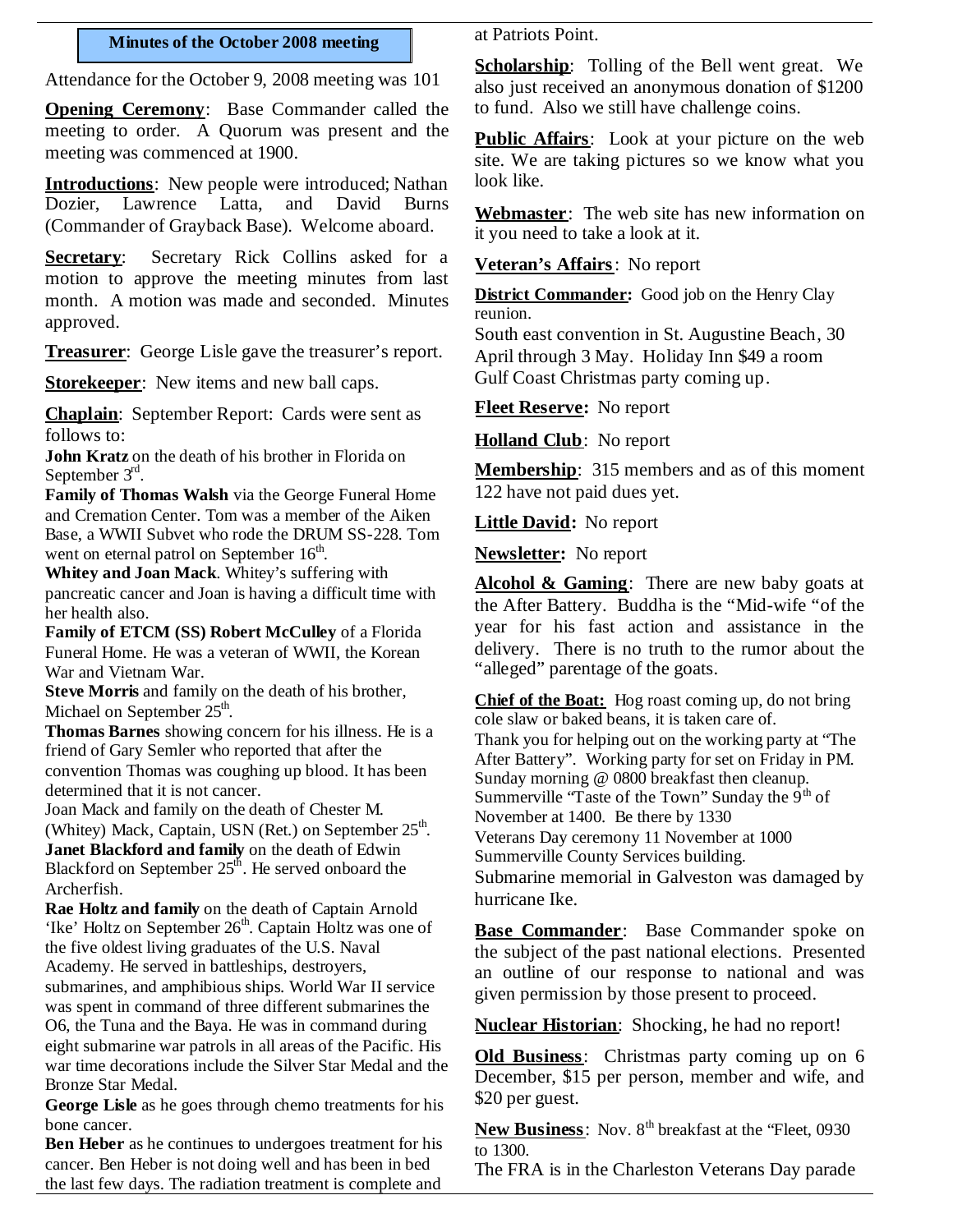starts chemo in 3 or 4 weeks.

**Barney Chaplin** as he continues his treatments for cancer. **Curly Houck** as he continues to go through this time with inoperable cancer.

**Rick Wise** when he underwent a cardiac cath procedure recently.

**Paul Walsh** on the death of his brother Steven. Paul is an honorary member of Charleston Base and has volunteered a lot of work at the After Battery.

Concerns told at the meeting:

John Sutton just had leg surgery.

Several follow-ups were made on those who've had surgery or illnesses in the last couple of months along with the base sending additional cards.

If you know of shipmates or spouses from other bases who are having a difficult time, had surgery, etc. and would like for USSVI Charleston Base to send them a card please send their name and address to the Chaplain via email or phone call.

## **Vice Commander Report**: No report

|                      |                   | November Birthdays!         |                        |                |
|----------------------|-------------------|-----------------------------|------------------------|----------------|
| Barnette, G<br>Gomez | Bergamo<br>Hubert | <b>Buxton</b><br>Kerstetter | Campbell, G<br>LaForce |                |
| Lehmann              | Litzenberge<br>r  | McKanna                     | McLochlin              |                |
| Miller, M            | Morrison          | Mueller                     | Munoz                  |                |
| Narowski             | <b>O'Brien</b>    | Pease                       | Power                  | L              |
| Rader                | Seal              | Starland                    | Stevenson              | $\overline{c}$ |
| Viering<br>Yates, W  | Wells             | Wolfe                       | Wright                 | A<br>N.        |

# **NOVEMBER HAPPENINGS!**

- November 4 Election Day
- November 9 Patriotism In The Park, Azalea Park, Summerville. 1200 to 1600. We will have a Boat Tolling at 1400.
- November 11 Veterans Day Ceremony, Summerville County Services building on Main Street. Starts at 1030.
- November 13 Regular meeting

**Good Of The Order**: Still have a Holland Club ball cap that was lost at the Weapons Station.

Depth Charge drawing \$302 to winner who donated \$100 back to scholarship fund. The winner was George Dale.

The Base Commander adjourned meeting at 2000.

## **\*\* End of the minutes for October 2008 \*\***



*"Don't tell mom I'm a submariner, she thinks I play piano in a whorehouse."*

#### **November Submarines Lost:**

| <b>USS Corvina</b>  | SS 226        | November 16,     |
|---------------------|---------------|------------------|
| <b>USS</b> Sculpin  | SS 191        | November 19,     |
| <b>USS</b> Capelin  | <b>SS 289</b> | November 23,     |
| <b>USS Albacore</b> | SS 218        | November 7, 1944 |
| <b>USS Growler</b>  | SS 215        | November 8, 1944 |
| <b>USS</b> Scamp    | SS 277        | November 9, 1944 |

#### The Final Patrol

*Lord, these departed shipmates with dolphins on their chest,*

*Are a part of an outfit known as the very best. Make them welcome and take them by the hand, You'll find without a doubt they were the best in all the land.*

*So, heavenly Father, add their names to the roll, Of our departed shipmates still on patrol. Let them know that we who survive, Will always keep their memories alive.*

#### **Membership Dues**

2009 membership dues were payable on 1 October 2008.

If you're not sure what you owe, contact Carl Chinn at carlc@sc.rr.com or 875-3098.

The following members are on the DINK LIST:

| <b>Last Name</b> | First<br><b>Name</b> | 2009<br>Amount<br>Due |
|------------------|----------------------|-----------------------|
| Andersen         | Douglas              | 35.00                 |
| Bailey           | Walter               | 35.00                 |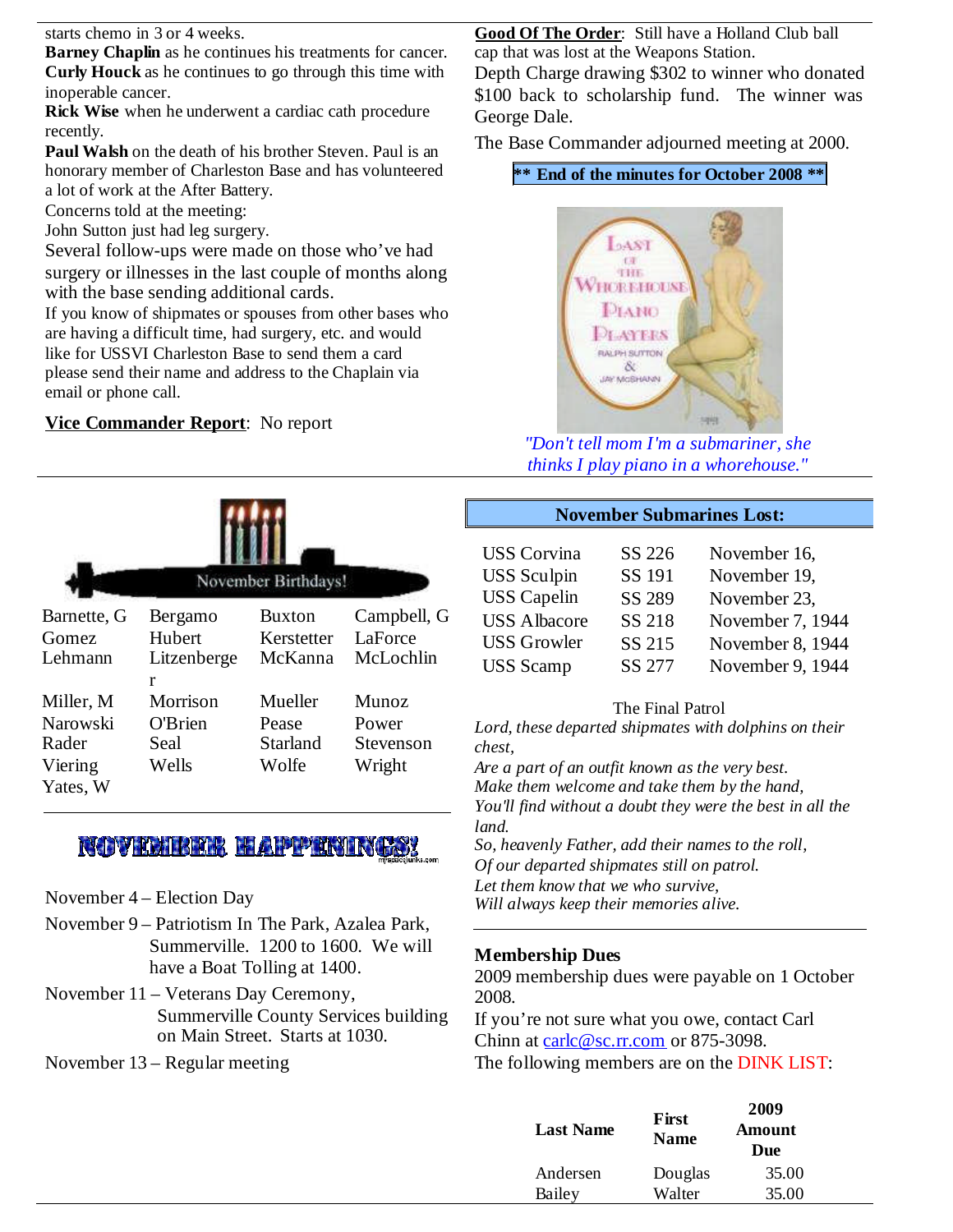

**Navy Confirms Sunken Submarine is Grunion**

PEARL HARBOR (NNS) -- Commander, Submarine Forces Pacific Fleet (COMSUBPAC), Rear Adm. Douglas McAneny announced today that a sunken vessel off the coast of the Aleutian Islands is in fact the World War II submarine USS Grunion (SS 216). "I am honored to announce that, with records and information provided by the Abele family and assistance from the Naval Historical Center, USS

Grunion has been located," said McAneny. "We are very grateful to the family of Grunion's Commanding Officer Lt. Cmdr. Mannert L. Abele for providing the underwater video footage and pictures that allowed us to make this determination. We also appreciate the efforts of the USS Cod Submarine Memorial for their assistance in this matter. We hope this announcement will help to give closure to the families of the 70 crewmen of Grunion."

The submarine Grunion arrived at Pearl Harbor on June 20, 1942. The vessel completed pre -patrol training before departing on its first war patrol June 30. Grunion's commanding officer, Lt. Cmdr. Abele, was ordered to proceed to the Aleutian Islands and patrol westward from Attu on routes between the Aleutians and the Japanese Empire. On July 10, Grunion was reassigned to the area north of Kiska. Over the next 20 days, the submarine reported firing on an enemy destroyer, sinking three destroyer -type vessels, and attacking unidentified enemy ships near Kiska.

Grunion's last transmission was received on July 30, 1942. The submarine reported heavy antisubmarine activity at the entrance to Kiska, and that it had 10 torpedoes remaining forward. On the same day, Grunion was directed to return to Dutch Harbor Naval Operating Base. There was no contact or sighting of the submarine after July 30, and on August 16, Grunion was reported lost.

Abele was posthumously awarded the Navy Cross for heroism. A destroyer, USS Mannert L. Abele (DD 733), was commissioned in his honor, and was later lost in action off Okinawa in 1945. Japanese antisubmarine attack data recorded no attack in the

| <b>Baker</b>   | Tim           | 35.00 |
|----------------|---------------|-------|
| <b>Barber</b>  | <b>Bruce</b>  | 35.00 |
| Barber         | Willis        | 35.00 |
| Bonow          | David         | 35.00 |
| Campbell       | Gary          | 35.00 |
| Clark          | Jeffery       | 35.00 |
| Comp           | Ralph         | 15.00 |
| Corcoran       | Gerald        | 35.00 |
| Coutu          | Girard        | 15.00 |
| Crookston      | Robert        | 35.00 |
| Davis          | Danny         | 15.00 |
| Daschle        | Val           | 35.00 |
| Douglas        | Travis        | 35.00 |
| Dygert         | Kevin         | 35.00 |
| Edwards        | Kyle          | 35.00 |
| Farrell        | Kenneth       | 15.00 |
| Fletcher       | Stephen       | 15.00 |
| Giannetto      | Joseph        | 15.00 |
| Gleason        | David         | 35.00 |
| Grassman       | <b>Bobby</b>  | 35.00 |
|                | Dewey         | 35.00 |
| Griggs         |               |       |
| Gunnis         | Glenn<br>Dean | 35.00 |
| Habhegger      |               | 35.00 |
| Hines          | Charles       | 35.00 |
| Hix            | Carol         | 15.00 |
| Hodges         | Jimmy         | 35.00 |
| Hopkins        | Robert        | 15.00 |
| Horton         | Richard       | 35.00 |
| Houston        | John          | 35.00 |
| Hubert         | Robert        | 35.00 |
| Hunter         | William       | 35.00 |
| Ianuzzi        | Michael       | 35.00 |
| Johnson        | Edwin         | 35.00 |
| Jones          | Rick          | 35.00 |
| Kennedy        | <b>Bill</b>   | 15.00 |
| Kratz          | Warren        | 35.00 |
| LaForce        | Christian     | 35.00 |
| Lavergne       | R.J.          | 35.00 |
| Lehmann        | Howard        | 35.00 |
| Mathis         | <b>Barry</b>  | 35.00 |
| McDonald       | Benjamin      | 35.00 |
| McRae          | F.C.          | 35.00 |
| Medert         | David         | 35.00 |
| Miller         | Carl          | 35.00 |
| Miller         | Marvin        | 15.00 |
| Minaudo        | John          | 15.00 |
| Moore          | Robert        | 15.00 |
| Morgart        | Mark          | 35.00 |
| Naert          | <b>Steve</b>  | 35.00 |
| Narowski       | William       | 35.00 |
| Nathan         | Norris        | 35.00 |
|                |               |       |
| <b>Nettles</b> | Harry         | 35.00 |
| Neufeld        | Wayne         | 35.00 |
| Ougourlian     | Gregory       | 35.00 |
| Owen           | Kirk          | 35.00 |
| Peters         | Clyde         | 15.00 |
| Pickett        | Russell       | 15.00 |
| Rackley        | Emmett        | 15.00 |
| Rice           | Thomas        | 35.00 |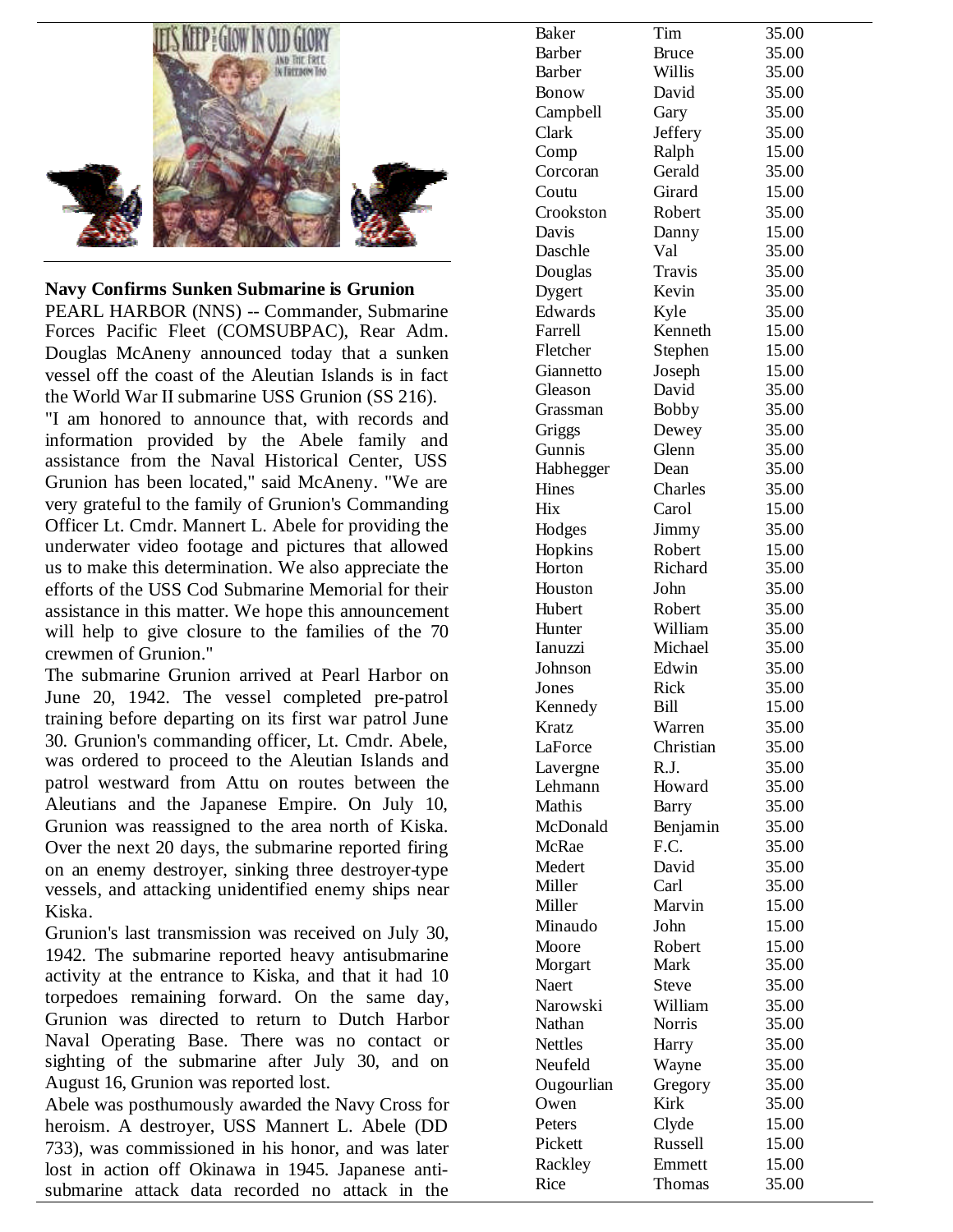Aleutian area at the time of Grunion's disappearance, so the submarine's fate remained an unsolved mystery for more than 60 years.

After discovering information on the internet in 2002 that helped pinpoint USS Grunion's possible location, the sons of Grunion's commanding officer, Bruce, Brad, and John Abele, began working on a plan to find the submarine. In August 2006, a team of side scan sonar experts hired by the brothers located a target near Kiska almost a mile below the ocean's surface. A second expedition in August 2007 using a high definition camera on a remotely operated vehicle (ROV) yielded video footage and high resolution photos of the wreckage of a U.S. fleet submarine.

"This discovery has come about through a stream of seemingly improbable events; it's like we won the lottery 10 times in a row," said Bruce Abele, eldest son of Grunion's commanding officer. "It is so dramatic to see the underwater photo and be certain it was in fact Grunion; not only is this announcement important for the families of the crew members, it's also important for the Navy and the country."

The Abele brothers then contacted the USS Cod Submarine Memorial for assistance in identifying the wreckage. The vessel is lying at a depth of about 3,200 feet. Very cold water and lack of significant currents has preserved much of the wreckage.

Dr. John Fakan, director of the USS Cod Submarine Memorial, remarked about the importance of having an unmodified example in USS Cod, a fellow Gatoclass submarine, in identifying the wreckage of USS Grunion.

"USS Grunion and USS Cod shared the same blueprints," he said. "It is very gratifying for me and my crew to help with the identification of the submarine."

With the information provided by the Abele family<br>and the USS Cod Submarine Memorial. and the USS Cod Submarine Memorial, COMSUBPAC and the Naval Historical Center examined the evidence and historical records and determined that the submarine found at the reported position could only be USS Grunion.

"The synergy of our group working together with the Navy for the common cause has been a wonderful group effort," Bruce Abele said. "The teamwork combined with everyone's compassion and wisdom has resulted in our success."

According to Bruce's brother John Abele, those responsible for contributing to this discovery included historians and engineers from the United States, Australia, Israel and Japan. Of particular note was the involvement of Japanese naval architect Yutaka Iwasaki, who provided information critical to pinpointing the location of the submarine.

| Robinson              | John          | 35.00 |
|-----------------------|---------------|-------|
| Shipman               | Robert        | 35.00 |
| Sickle                | James         | 35.00 |
| Smith                 | Mike          | 35.00 |
| Smith                 | Pinckney      | 35.00 |
| Spagone               | Daniel        | 35.00 |
| <b>Spotts</b>         | Rick          | 35.00 |
| <b>Stank</b>          | Edward        | 35.00 |
| Stuffle               | Michael       | 15.00 |
| Upchurch              | Walter        | 15.00 |
| Vacher                | Matthew       | 35.00 |
| Van Swearingen Joseph |               | 15.00 |
| Villegas              | Julian        | 35.00 |
| Votta                 | Alan          | 35.00 |
| Wardean               | John          | 15.00 |
| Weiland               | Ralph         | 20.00 |
| Wickenhoffer          | Douglas       | 15.00 |
| Willis                | Ronald        | 35.00 |
| Wright                | S. Phillip    | 35.00 |
| Yates                 | Gerald        | 35.00 |
| Yingling              | <b>Thomas</b> | 35.00 |
|                       |               |       |



**Annual Christmas Party**



The Charleston Base Christmas Party will be on 6 December 2008. It will be held at the same location as the past 2 years; *Gatherings* in beautiful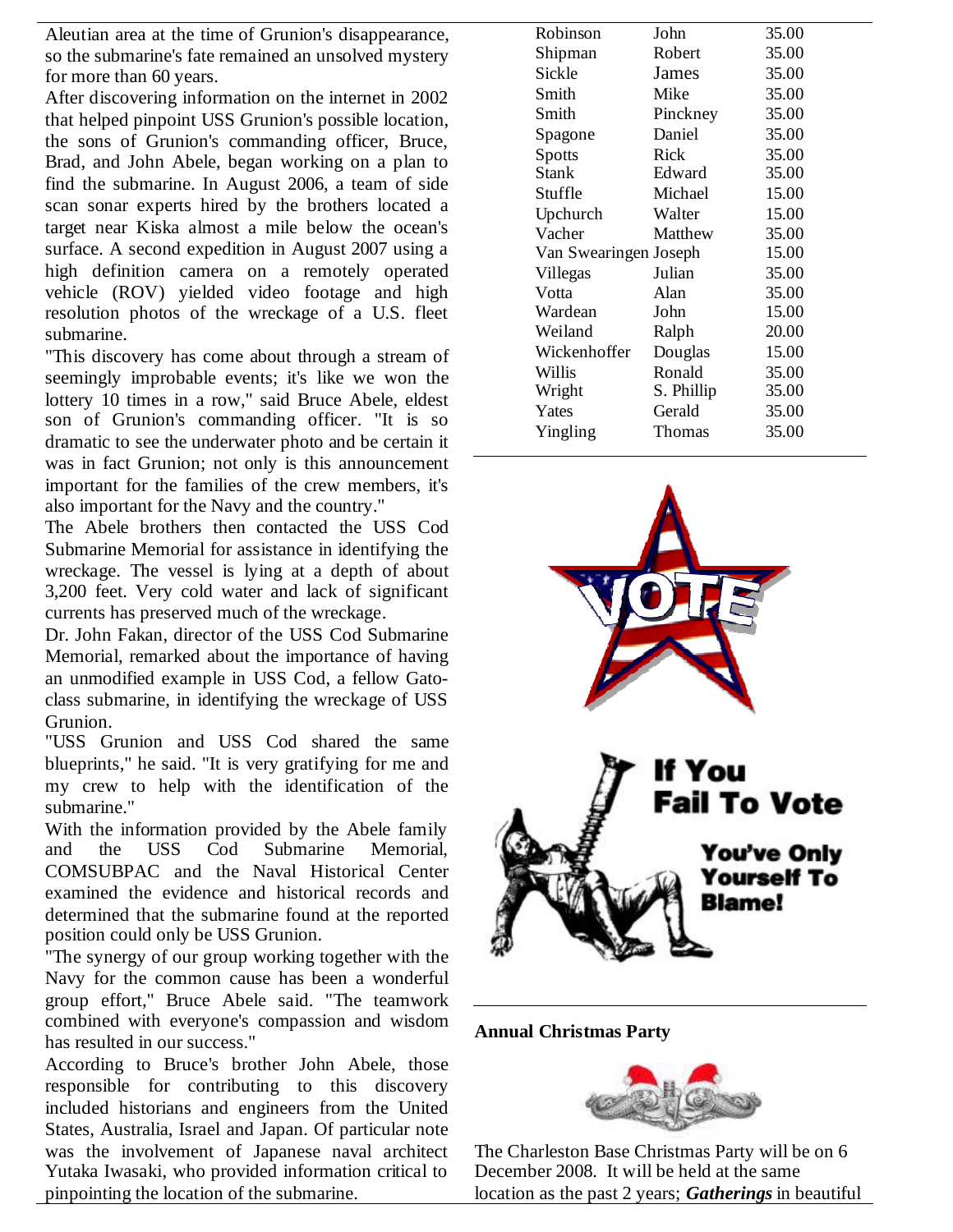downtown Dorchester, SC.

Bruce and John's brother, retired Lt. Brad Abele, who recently passed away, also played a significant role in the find. As his brother John explained, "Brad's experience as a Naval aviator helped a great deal by helping us to plot the strategy for the discovery."

Unfortunately, the cause of Grunion's sinking remains a mystery. No matter what the cause, the end result was the loss of all hands. As the Naval Historical Center noted, "no amount of analysis or speculation will change or alter the fact that families lost fathers, husbands, uncles and brothers… the Navy and the nation will always be grateful for their service and their sacrifice."

Former Commander-in-Chief of the U.S. Pacific Fleet Admiral Chester Nimitz once said, "When I assumed command of the Pacific Fleet on 31 December 1941 our submarines were already operating against the enemy, the only units of the Fleet that could come to grips with the Japanese for months to come. It was to the Submarine Force that I looked to carry the load until our great industrial activity could produce the weapons we so sorely needed to carry the war to the enemy. It is to the everlasting honor and glory of our submarine personnel that they never failed us in our days of great peril."

By the end of World War II, submarines had made more than 1,600 war patrols. Pacific Fleet submarines like Grunion accounted for more than half of all enemy shipping sunk during the war. The cost of this success was heavy: 52 U.S. Pacific Fleet submarines were lost, and more than 3,500 submariners remain on "eternal patrol."

A representative of the submarine force will speak on behalf of the U.S. Navy at a memorial service in Cleveland, Ohio, Oct. 11. The service, hosted by the USS Cod Memorial, will honor the 70 crewmembers killed when USS Grunion was sunk near the Aleutian Islands on or about July 30, 1942.

"To provide ourselves and the families this closure, it's icing on the cake," said John Abele. "The memorial service is a symbolic event; we've discovered family we didn't know we had. Not only is this an honor for all of us, it increases the feeling of community we've been able to achieve."

# **New Submarine Rescue Asset Joins Fleet**

WASHINGTON (NNS) -- The Submarine Rescue Diving and Recompression System's (SRDRS) Rescue Capable System (RCS) replaced the Deep Submergence Rescue Vehicle Mystic (DSRV-1) as the U.S. Navy's deep-submergence submarine rescue asset on Sept. 30. Mystic and the DSRV program began deactivation on Oct. 1.



Same rules as always…

you must have a ticket to attend and THERE WILL BE NO TICKET SALES AT THE DOOR! Cocktails at 1700, Dinner at 1830 Dress is not prescribed, come comfortable, as you desire. Coat and tie, slacks and shirt, etc. Tickets will be available at the September meeting. Last day to buy tickets is 13 November meeting. Buy early! Ticket price: \$15 per person for member and spouse/girlfriend. \$20 per person for all other guests.

If you cannot get to the November meeting but want to attend the Christmas Party call Paul Viering (797-2623) no later than 1 Nov 2008.

## **From the Storekeeper**

2009 USSVI calendars are available. \$10 each. These calendars have pictures of the museum boats from around the country.

## **Alert**

If you were aboard the USS Carbonero (SS-337) during any of the following dates: May & June 1965 August & September 1966 or April & May 1968, you should contact the nearest VA Medical Center and request an evaluation from their Environmental Agents Group.

This was the boat that was used for the SHAD testing to determine vulnerabilities to chemical and/or biological warfare.

For more information contact Ted McAnly - his email address is thmjmac@netzero.net

## **Charleston Base WWII member "On Eternal Patrol"**

CHAPLIN, JR., Barnwell Barnwell Rhett Chaplin, Jr., husband of Ethel Mae Dobson Chaplin, passed away at his home in Charleston, SC, on Friday, October 17, 2008. The funeral services will be Tuesday at eleven o'clock in Harbor View Presbyterian Church. Interment, Magnolia Cemetery. Friends may call at J. HENRY STUHR, INC., DOWNTOWN CHAPEL, Monday from five-thirty until seventy-thirty o'clock. Barney was born September 27, 1925 in Charleston, SC, the son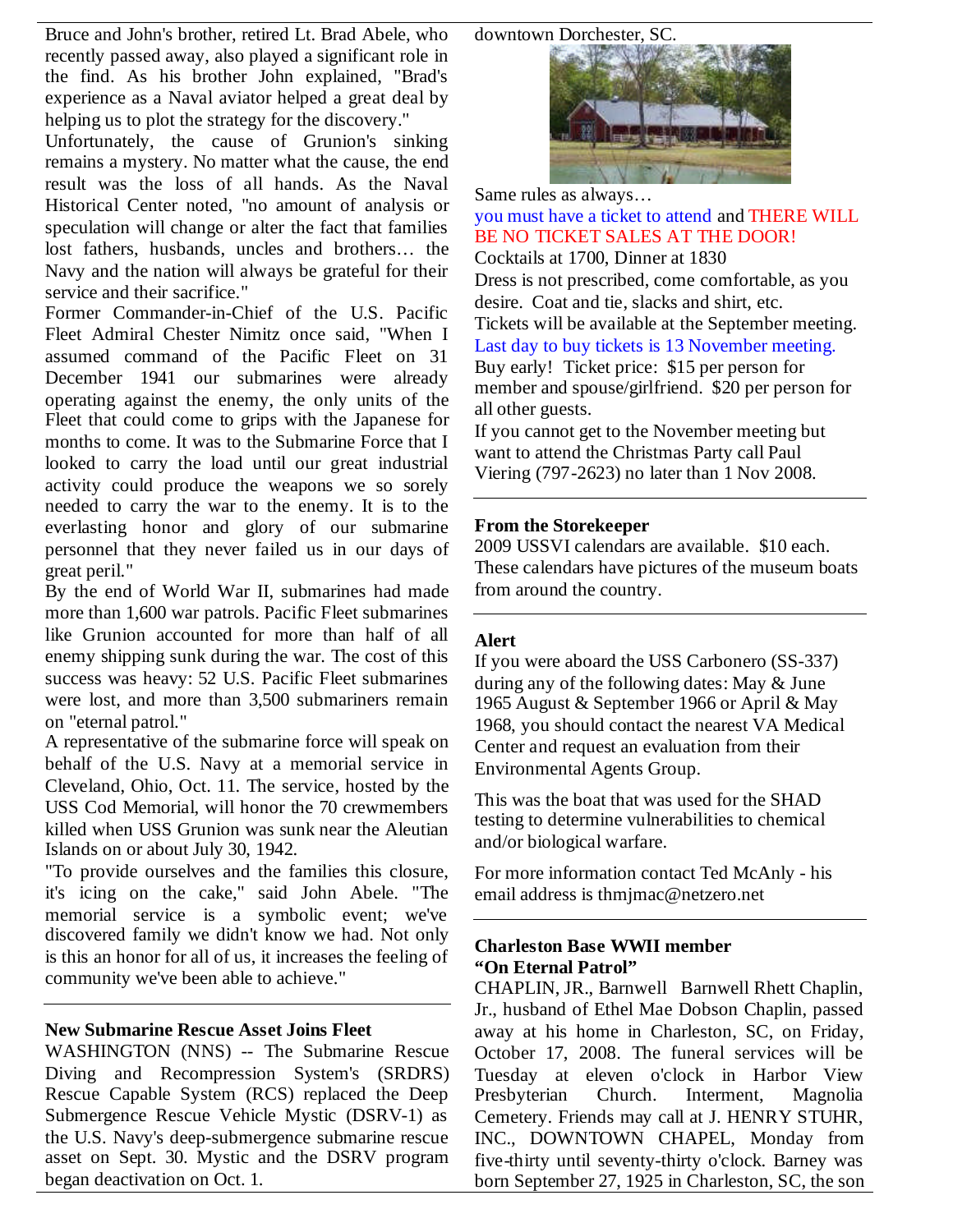SRDRS is a rapidly deployable rescue asset that can be delivered by air or ground, installed on prescreened military or commercial vessels of opportunity (VOO) via a ship interface template, and mated to a distressed submarine within a 72-hour time to first rescue period.

Mystic is a small rescue submarine capable of deploying via air or ground to a port where it is mated to a specially configured submarine which serves as the host platform for the voyage to the disabled submarine.

"Mystic has served the United States and the international submarine community admirably for the last 31 years," said Steve Schulze, executive director, Undersea Warfare, Naval Sea Systems Command.

"Mystic brought new capabilities to the fleet when she entered service in 1977; now SRDRS builds upon those innovations, delivering even greater capabilities to the international submarine community."

SRDRS is a three-phased acquisition program that will deliver advanced submarine rescue and treatment assets to the fleet. The first phase of the program was the Atmospheric Dive System 2000 (ADS2000) which was delivered to the Navy in 2006. ADS2000 is a manned, one-atmosphere dive suit capable of inspecting disabled submarines and clearing debris from escape hatches. The RCS constitutes SRDRS' second phase.

SRDRS-RCS consists of Falcon, the tethered, remotely-operated Pressurized Rescue Module (PRM), its launch and recovery system, and its support equipment; all of which are controlled from a VOO.

The final phase of the SRDRS program is the Submarine Decompression System (SDS), scheduled for delivery in late 2012. SDS will allow rescued submariners to remain under pressure during the transfer from the PRM to hyperbaric treatment chambers aboard the VOO.

Unlike Mystic, which could only be transported to the disabled submarine via modified submarines, SRDRS is a "fly-away" system that can quickly and easily be mobilized via large military or civilian transport aircraft and installed aboard a variety of VOOs within hours of notification of a submarine in distress.

Falcon can conduct rescue operations to a depth of 2,000 feet, can mate to a disabled submarine at a list and trim of up to 45 degrees, and can transfer up to 16 personnel at a time. Mystic required its own power source – necessitating a two-hour battery charge between cycles. Because SRDRS-RCS receives its power from a VOO via an umbilical, it can operate around the clock without pause.

"SRDRS has been a tremendously successful

of Barnwell Rhett Chaplin and Marie Greer Chaplin. He served in the US Navy from 1943- 1946 on the USS Sea Lion in the South Pacific during World War II. He was a 1951 graduate from the University of South Carolina. He was a retired District Engineering Manager for Bellsouth (Southern Bell) from 1951 until 1985. He was a certified Professional Engineer. He was a former member of the Rotary Club in both Charleston and Columbia and served on the Chamber of Commerce in Charleston, Columbia and Orangeburg. He served on the advisory board as an Electrical Representative for Orangeburg-Calhoun Technical College. He was a member of the US Submarine Veterans Association as a World War II representative. He was the treasurer of the WW II Submarine Veterans, and a member of Harbor View Presbyterian Church. He also served on many other local and business clubs. He is survived by his wife of Charleston, SC; one son: B. Rhett Chaplin, III and his wife Laura of Charleston, SC; one daughter: Jayne C. McDaniel and her husband Jim of Columbia, SC; five grandchildren: Bess Burkhardt, Jenny Granger, Bobby, Adam and Matthew McDaniel; two great grandchildren: Maddie and Laura Granger; one brother: Robert W. Chaplin of Mt. Pleasant, SC; and one sister: Rosalie C. Mixson of North Charleston, SC. He is predeceased by one brother: Edwin G. Chaplin. Memorials may be made to Harbor View Presbyterian Church, 900 Harborview Road, Charleston, SC 29412. Visit our guestbook at www.charleston.net/deaths . Sailor, Rest Your Oar

## **Food For Thought**

- Some people grumble because the roses have thorns instead of being grateful that the thorns have roses.
- We must learn from the mistakes of others because we won't live long enough to make them all ourselves.
- Don't look down on another person unless you are leaning over to help them up.
- What a different world this would be if people would magnify their blessings the way they do their troubles.
- The largest room in the world is the room for improvement.
- Winners- people who tell you what they did and not people who tell you what they think you ought to do.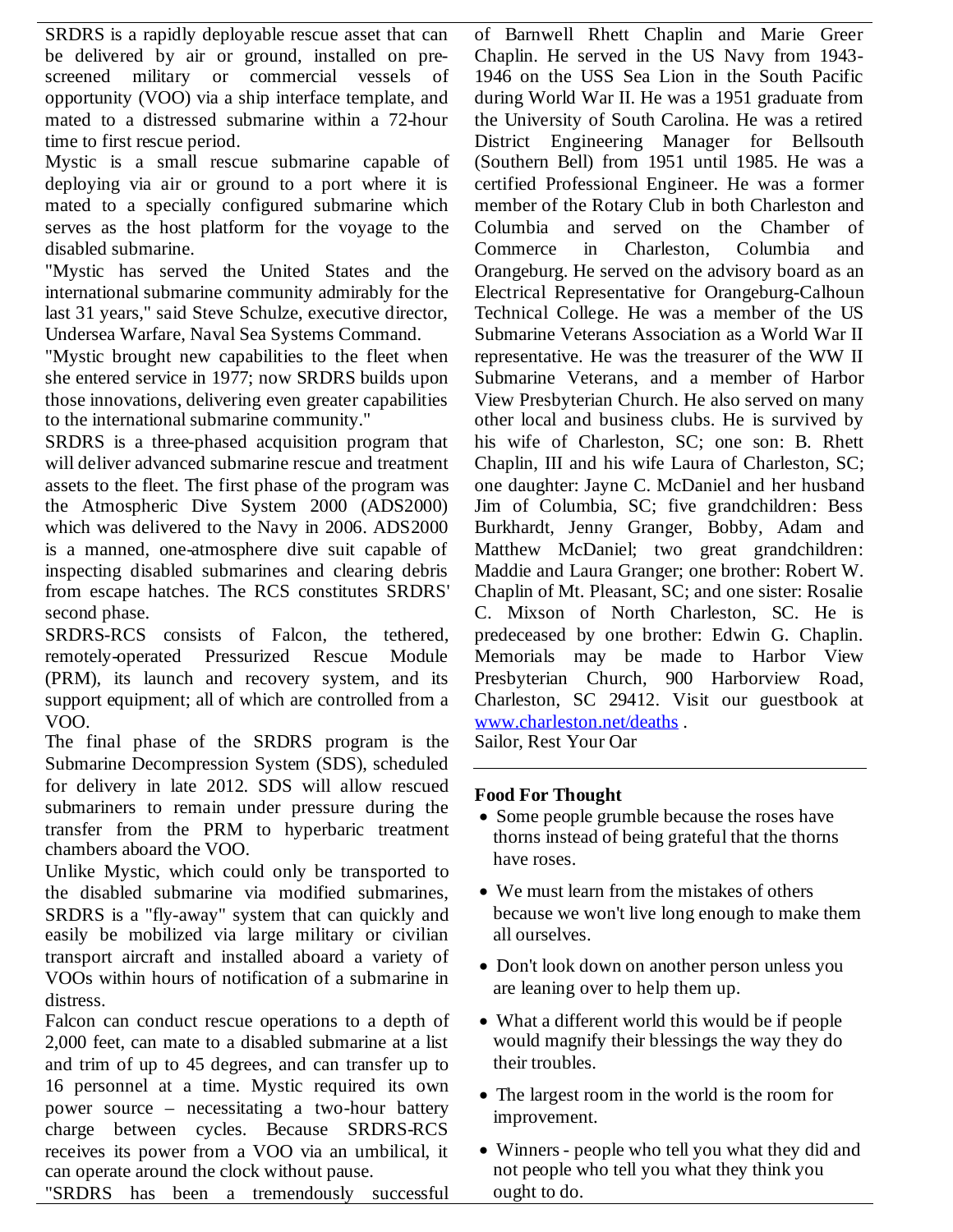program to date," said Rear Adm. William Hilarides, program executive officer for submarines. "We took this platform and exercised it in some difficult conditions on the world stage and it performed up to our very high expectations."

SRDRS underwent a unique test and operational evaluation during the international submarine rescue exercise Bold Monarch in May-June 2008. During Bold Monarch, SRDRS demonstrated its ability to mate and transfer personnel from three participating submarines, one each from Norway, the Netherlands, and Poland. Personnel from the United Kingdom, Australia, Canada, Russia, Pakistan, India, Norway, Italy, Israel, Sweden, Spain, Singapore, the Netherlands, France, and China spent time aboard SRDRS. More recently, SRDRS demonstrated its capabilities during an exercise with the Chilean submarine CS Simpson (SS-21) Sept. 17-18.

"From a testing and certification standpoint, SRDRS has delivered on all of its initial expectations," said Capt. Gary Dunlap, program manager for Advanced Undersea Systems. "This system provides not only the U.S. Navy, but all navies, with a flexible, capable, and – most importantly – rapidly deployable rescue asset."

SRDRS will be based out of San Diego, and operated by the Navy's Deep Submergence Unit.





## **Admiral Osborne Scholarship Fund**

How about helping out the scholarship fund? We are offering a Charleston Base Challenge Coin for sale. ALL proceeds go into the scholarship fund.

Coins only cost \$7 each. Available for an additional \$1 is a protective plastic capsule.

To get your coin(s) see Jim Yates, Julian Villegas or Carl Chinn.

Make sure you have one for "when you get challenged"!

Buy several for great gifts!

## **Rules for the Non - Military Dear Civilians**

'We know that the current state of affairs in our great nation has many civilians up in arms and excited to join the military. For those of you who can't join, you can still lend a hand. Here are a few of the areas where we would like your assistance:

1. The next time you see any adults talking (or wearing a hat) during the playing of the National Anthem - kick their ass.

2. When you witness, firsthand, someone burning the American Flag in protest - kick their ass.

3. Regardless of the rank they held while they served, pay the highest amount of respect to all veterans. If you see anyone doing otherwise, quietly pull them aside and explain how these veterans fought for the very freedom they bask in every second. Enlighten them on the many sacrifices these veterans made to make this Nation g reat. Then hold them down while a disabled veteran kicks their ass.

4. If you were never in the military, DO NOT pretend that you were. Wearing battle dress uniforms (BDUs) or Jungle Fatigues, telling others that you used to be Special Forces,' and collecting GI Joe memorabilia, might have been okay when you were seven years old. Now, it will only make you look stupid and get your ass kicked.

5. Next time you come across an Air Force member, do not ask them, 'Do you fly a jet?' Not everyone in the Air Force is a pilot. Such ignorance deserves an ass-kicking (children are exempt).

6. If you witness someone calling the US Coast Guard 'non-military', Inform them of their mistake and kick their ass.

7. Next time Old Glory (the US flag) prances by during a parade, get on your damn feet and pay homage to her by placing your hand over your heart. Quietly thank the military member or veteran lucky enough to be carr ying her - of course, failure to do either of those could earn you a severe ass-kicking.

8. Don't try to discuss politics with a military member or a veteran. We are Americans, and we all bleed the same, regardless of our party affiliation. Our Chain of Command is to include our Commander-In-Chief (CinC). The President (for those who didn't know) is our CinC regardless of political party. We have no inside track on what happens inside those big important buildings where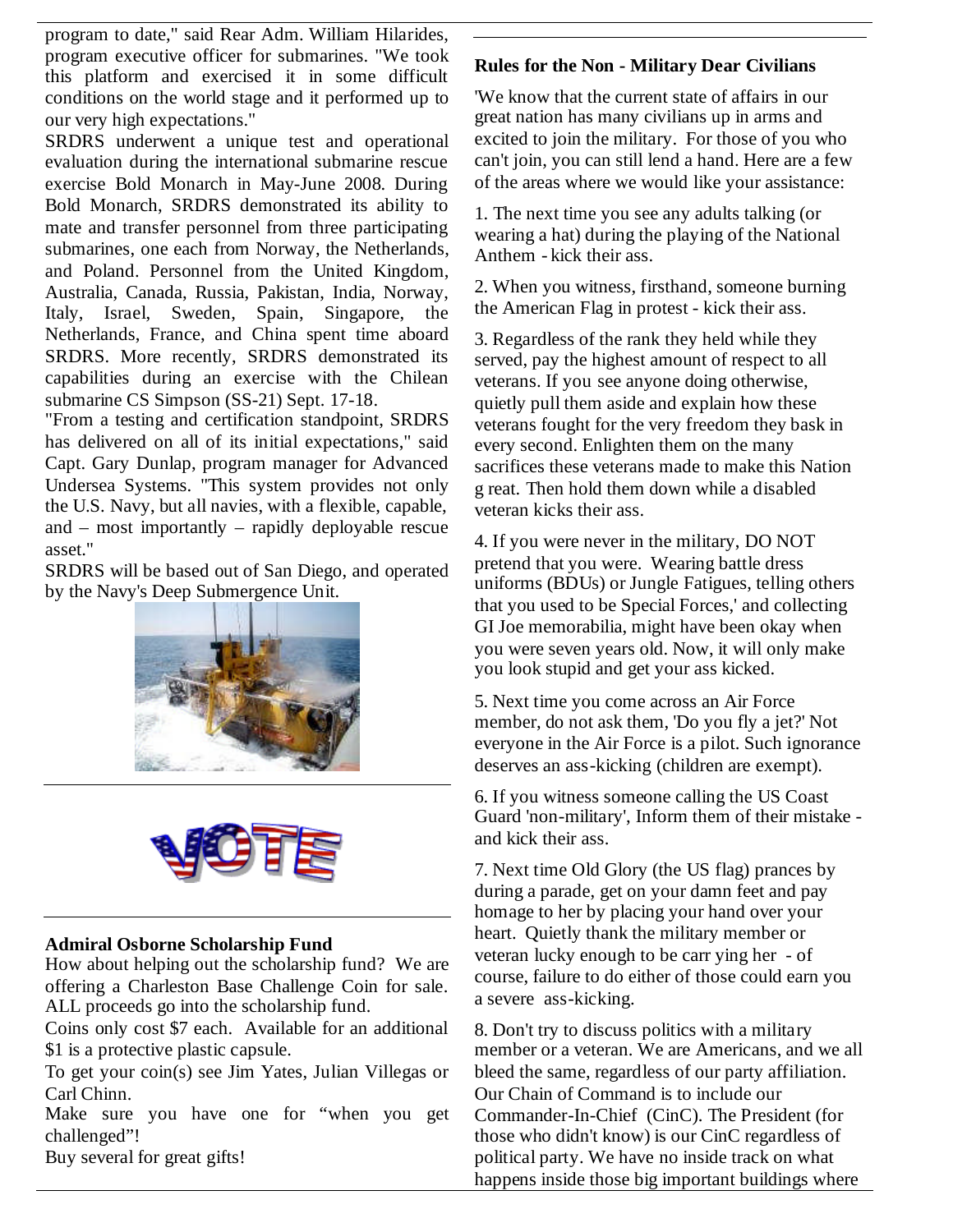

# **2009 COLA for Retired Pay**

Each year military retirement pay is adjusted to meet the increased cost of living. This Cost-of-Living-Adjustment (COLA) varies from year to year based on the previous year's Consumer Price Index (CPI).

2009 Update: The 2009 military retired pay cost-ofliving adjustment (COLA) will be 5.8%. This increase, which goes into effect on December 1, 2008, also applies to SBP annuities, Social Security checks, and VA disability and survivor benefits. Retirees will see the increase in their January 2009 checks.

Note: This annual Cost-of-Living-Adjustment is NOT in anyway related to the annual military pay raise for active duty and reserve service members. In fact, this year's COLA increase is larger than the 2009 military pay raise of 3.9%.

All retirees who retired before January 1, 2008 will receive the 5.8 percent Cost-of-Living-Adjustment.

Retirees who first became a member of the uniformed services before Sept. 8, 1980 and retired on or after January 1, 2008 will receive the 5.0 percent Cost-of-Living-Adjustment.

Retirees who first became a member of the uniformed services on or after Sept. 8, 1980, and retired in 2008 will receive a Partial COLA on a prorated basis as follows:

Jan. 1, 2008, and March 31, 2008, will receive 5.0% April 1 -June 30, 2008 will receive 3.8%

July 1 - Sept. 30, 2008 will receive 1.2%

Those who retired after Oct. 1, 2008, will see no COLA this year.

Retirees who first entered the military after Sept. 8, 1980 and retired before Jan. 1, 2008 will also receive the 5.8 percent COLA.

Retirees who first became members of the uniformed services on or after Aug. 1, 1986 and elected to receive a Career Status Bonus at 15 years, and retired on or before Jan. 1, 2008, will receive an increase of only 4.8 percent.

# **Navy Commissions Submarine New Hampshire**

WASHINGTON (NNS) -- The Navy's newest attack submarine New Hampshire (SSN 778) will be

all those representatives meet. All we know is that when those civilian representatives screw up the situation, they call upon the military to go straighten it out. If you keep asking us the same stupid questions repeatedly, you will get your ass kicked!

9. 'Your mama wears combat boots' never made sense to me - stop saying It! If she did, she would most likely be a vet and therefore could kick your ass!

10. Bin Laden and the Taliban are not Communists, so stop saying 'Let's go kill those Commies!' And stop asking us where he is! Crystal balls are not standard issue in the military. That reminds me- if you see anyone calling those damn psychic phone numbers, let me know, so I can go kick their ass!

11. 'Flyboy' (Air Force), 'Jarhead' (Marines), 'Grunt' (Army), 'Squid' (Navy), 'Puddle Jumpers' (Coast Guard), etc., are terms of endearment we use describing each other. Unless you are a service member or vet, you have not earned the right to use them. Using them could get your ass kicked.

12. Last, but not least, whether or not you become a member of the military, support our troops and their families. Every Thanksgiving and religious holiday that you enjoy with family and friends, please remember that there are literally thousands of soldiers, sailors, marines and airmen far from home wishing they could be with their families. Thank God for our military and the sacrifices they make every day. Without them, our country would get it's ass kicked.

'It's the Veteran, not the reporter, who has given us the freedom of the press.' 'It's the Veteran, not the poet, who has given us the freedom of speech.' 'It's the Veteran, not the campus organizer, who gives us the freedom to demonstrate.' 'It's the Military who salutes the flag, who serves beneath the flag, and whose coffin is draped by the flag, who allows the protester to burn the flag.'

13. If you ever see anyone either standing for or singing the national anthem in Spanish - KICK THEIR ASS.

# **OMSI Submarine Listed On National Register**

Oregon Museum of Science and Industry's submarine USS Blueback has been listed on the National Register of Historic Places.

A Barbel class submarine commissioned in 1959, the USS Blueback is the last non-nuclear powered submarine built by the U.S. Navy. She is considered nationally significant for her transitional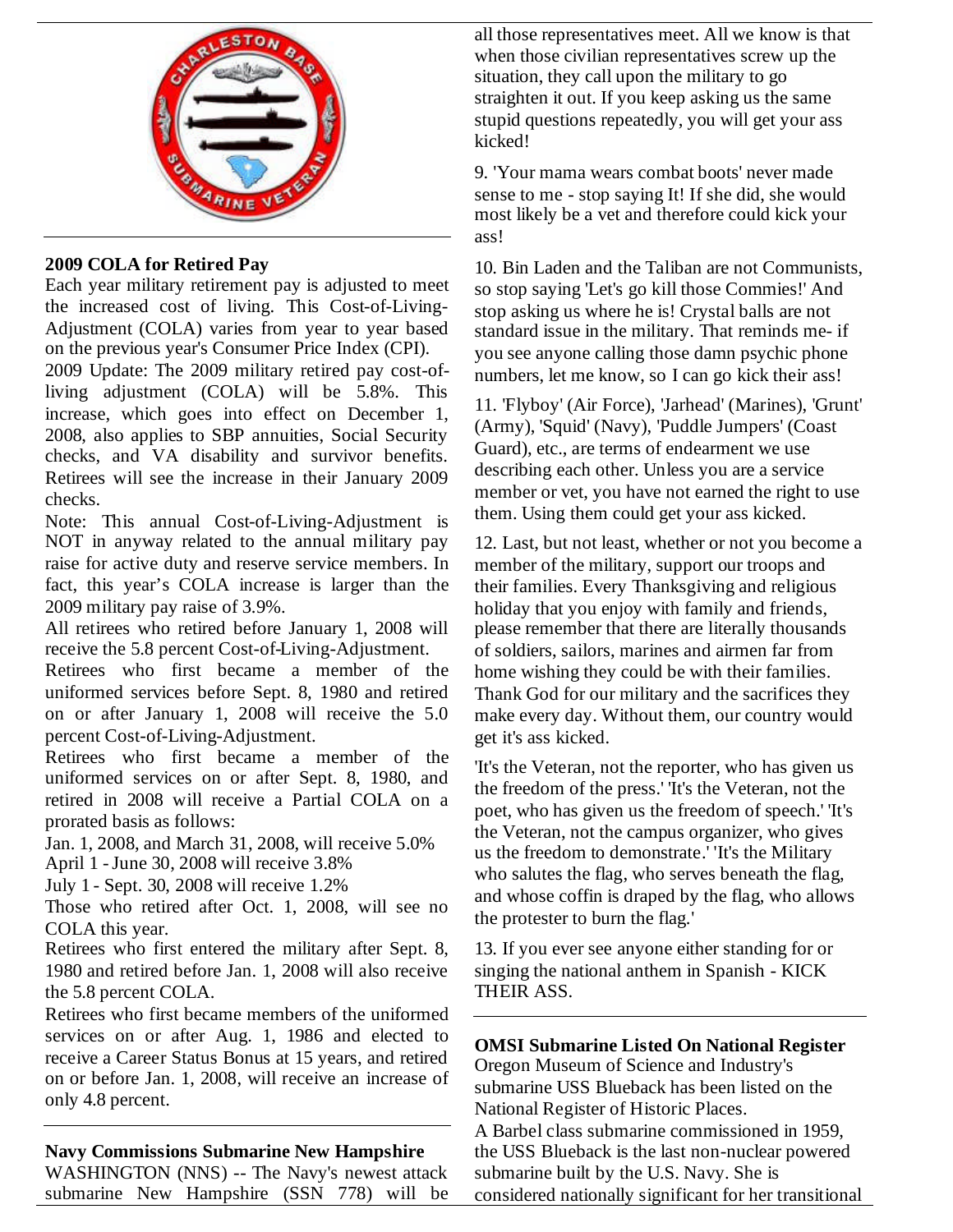commissioned Oct. 25 during a 10 a.m., ceremony at the Portsmouth Naval Shipyard in Kittery, Maine.

U.S. Sen. Judd Gregg will deliver the ceremony's principal address. The ship's sponsor, Cheryl McGuinness of Portsmouth, N.H., is the widow of Lt. Cmdr. Thomas McGuinness, a veteran Navy pilot and co-pilot of American Airlines Flight 11 which was flown into the North Tower of the World Trade Center by terrorists Sept. 11, 2001. The ceremony will be highlighted by a time-honored Navy tradition when McGuinness gives the order to "man our ship and bring her to life!"

The fifth submarine of the Virginia-class, New Hampshire was delivered eight months early thanks to the Navy's on-going cost-reduction initiatives. This will mark the first time since 1996 that the Navy has commissioned two submarines of the same class in the same year. USS North Carolina (SSN 777) was commissioned in May.

Through their unique capabilities of stealth and endurance, Virginia-class submarines directly enable the Maritime Strategy core capabilities of forward presence, deterrence, sea control, power projection and maritime security. Equally adept at operating in the world's shallow littoral regions and deep waters, New Hampshire will significantly contribute to the mission areas of anti-submarine warfare; anti-surface warfare; special operations forces; strike; intelligence, surveillance, and reconnaissance; irregular warfare; and mine warfare.

Cmdr. Mike Stevens, a native of Tacoma, Wash., will become the ship's first commanding officer, leading a crew of approximately 134 officers and enlisted personnel.

The 7,800-ton New Hampshire was built under a unique teaming arrangement between General Dynamics Electric Boat and Northrop Grumman Shipbuilding. New Hampshire is 337 feet in length, has a beam of 34 feet and can operate at depths greater than 800 feet and at speeds exceeding 25 knots submerged. New Hampshire is also designed with a reactor plant which will not require refueling during the planned life of the ship, reducing lifecycle costs while increasing operational availability.

*Looking to the Future* Five more Virginia-class submarines are under construction, and each is expected to be delivered between eight and 12 months early. The sixth ship of the class, New Mexico (SSN 779), will be christened on Dec. 13 at Northrop Grumman Shipbuilding's Newport News site.

The Navy is negotiating a five-year, eight-ship Virginia-class contract that will build one ship per year in 2009 and 2010 before transitioning to two ships per year in 2011, 2012 and 2013. Scheduled to engineering and design.

Only three Barbel class submarines were ever built. The vessels combined World War II-era diesel/electric motor technology with a tear-drop hull shape and other improvements that were incorporated into later submarine designs. As the last surviving Barbel class, OMSI's submarine represents an important transition in maritime technology and navel warfare. The USS Blueback served in the Navy's Pacific Fleet for 31 years and made the longest-ever submerged voyage by a diesel/electric submarine, traveling 5,340 miles from Yokosuka, Japan, to San Diego. And she's a movie star, appearing in the 1990 movie "The Hunt for Red October.'' Forty-five minute guided tours of the submarine are available during regular museum hours. The USS Blueback joins more than 500 historic Portland properties listed in the National Register.

# **Transplant Complete, Attack Sub Floats Again**

More than three years after a devastating underwater crash killed one sailor, injured 100 more and crushed the bow of the fast-attack submarine San Francisco, the ship has returned to the water after a first-of-its kind overhaul. In the maritime equivalent of a major organ transplant, workers at Puget Sound Naval Shipyard, Wash., amputated more than 1 million pounds' worth of the bow section of the decommissioned attack sub Honolulu and grafted it onto the ailing San Francisco.

"The engineering and production teams proceeded to manipulate the mammoth structure with orchestrated precision," according to an announcement from Naval Sea Systems Command. "In some areas, the bow of this massive structure was moved to within 1/16 of an inch of the original structure."

With the surgery complete, the San Francisco floated off its dry dock for the first time Oct. 10. The ship has been in the yard since December 2006.

The systems transferred from the Honolulu a newer Los Angeles-class sibling commissioned in 1985, four years after the San Francisco included its active sonar sphere and its forward ballast tanks. Although the Honolulu is four years younger than the San Francisco, the older sub's nuclear reactor had been refueled three years before the accident at a cost of roughly \$170 million.

The Honolulu was scheduled to be decommissioned in 2006 even before Navy planners decided to use its bow section on the older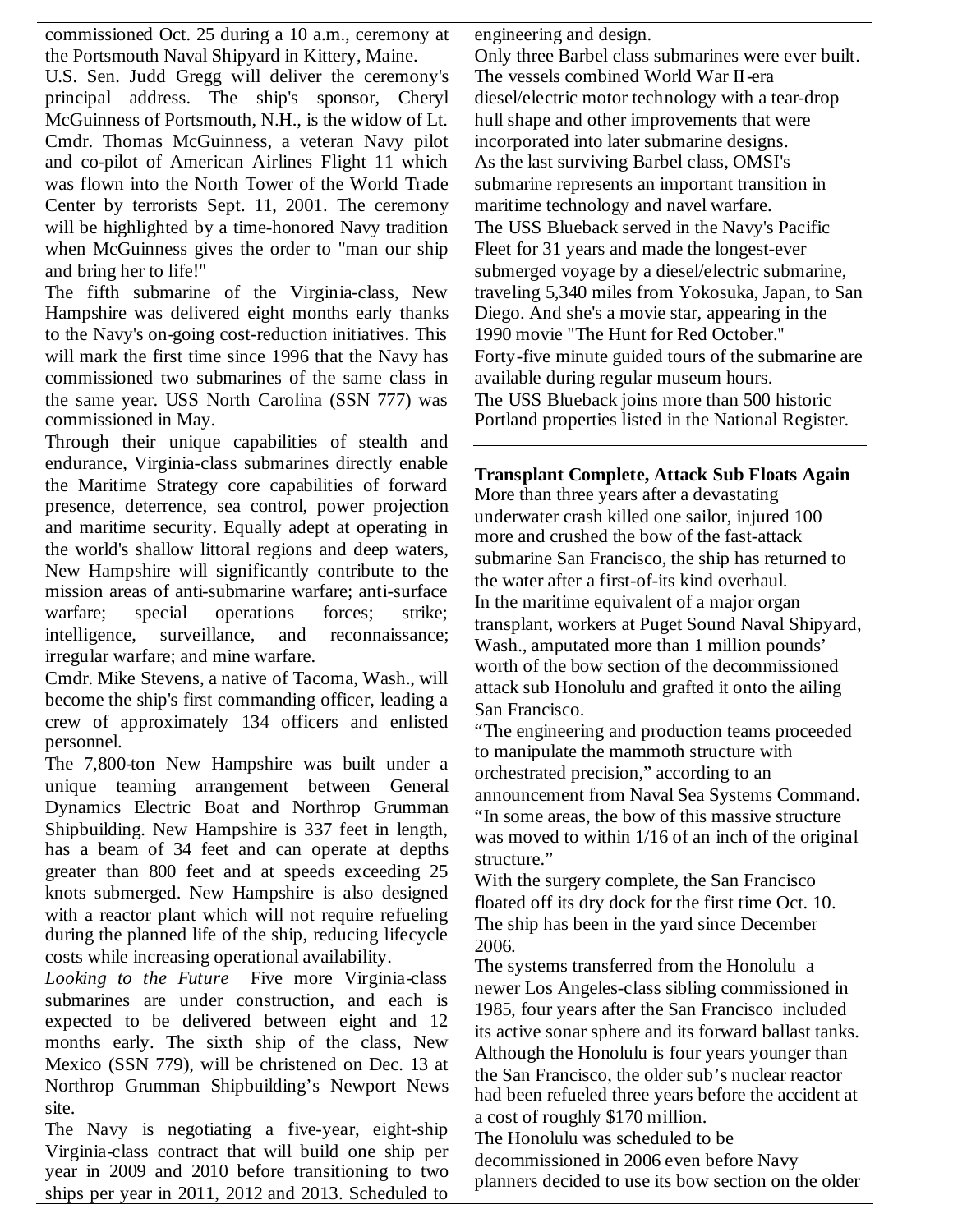be awarded in December 2008, this will be the third Virginia class contract.

In 2005, the CNO stated that the Navy would buy two Virginia-class submarines in Fiscal Year (FY) 2012 if the per-unit cost came down from \$2.4 billion per hull to \$2 billion as measured in FY05 dollars. That cost-reduction goal remains in place today. Considering inflation, the actual goal per submarine in FY12 is \$2.59 billion. The program is on track to meet this goal.



# Charleston Base Boat Tolling Ceremony



# **Submarine Heroes**

# *Captain John Cromwell*

Captain Cromwell was a senior naval officer aboard the submarine Sculpin in November of 1943. He was ordered aboard Sculpin to take charge of a group of submarines (called a wolf pack) that was sent to attack Japanese shipping north of the island of Truk. It was during one of these ninety-day patrols that Sculpin was attacked by a Japanese destroyer and driven to the surface as a result of some damage to her depth gage. The Destroyer's deck guns pounded the submarine continually causing enough damage to force one of the remaining officers on the deck to order "abandon ship". Captain Cromwell possesed vital information about the dispositions of all of our submarines operating in the Pacific and fearing this

sub.

Navy engineers determined it would be cheaper to transplant the Honolulu's forward equipment to the San Francisco, for an estimated \$79 million, than it would have been to refuel the Honolulu, for another estimated \$170 million, if it were kept in commission.

The San Francisco crashed into an undersea mountain Jan. 8, 2005, suffering damage so severe that the warship almost sunk. The ship struggled to Guam, and after temporary repairs, the ship sailed 5,600 nautical miles to Puget Sound on the surface, the longest trip a U.S. submarine has made without submerging.

Although the San Francisco is the first submarine to get another submarine's bow, the procedure is common with surface ships. In 1956, for example, the battleship Wisconsin collided with a destroyer in heavy weather off Norfolk. To repair it, Navy engineers sliced the bow off one of the two unfinished Iowa-class battleships, the Kentucky, and replaced the Wisconsin's original bow.

#### **Went out with Style**

Published: October 9, 2008

SIESTA KEY - A simple act of paying respect to the flag and the men and women who served in uniform turned retired Navy Capt. Ralph Styles into something of a folk hero.

Day after day, year after year for perhaps 15 years, Styles has ceremoniously raised and lowered the flag at his beachfront home accompanied by patriotic music on his boom box. A neighborhood bugler and drummer eventually joined in, and in recent years the twice-a-day tribute to Old Glory drew fellow patriots, curious onlookers and applause.

Styles, a Pearl Harbor survivor and, at 98, one of the oldest living graduates of the Naval Academy, died Tuesday of pneumonia and congestive heart failure during a brief hospitalization.

He proudly raised and lowered the flag at his Beach Road home as recently as last Friday.

"He became quite a celebrity in his old age," said his daughter, Anne Overbeck of Hingham, Mass., and Sarasota.

Neighborhood residents and beachgoers often gathered at sunset to watch the 15-minute ceremony unfold on his front lawn. After a bugler played taps and the flag was lowered and folded, Styles invited onlookers to sing along with "Amazing Grace" to honor those who lost their lives, or to join in as each military branch's song was sung.

"Some nights there will be about 10 people, and other nights there will be as many as 200," his daughter said. The former naval officer's patriotic routine drew television and newspaper reporters over the years and was featured on "A Gulf Coast Journal with Jack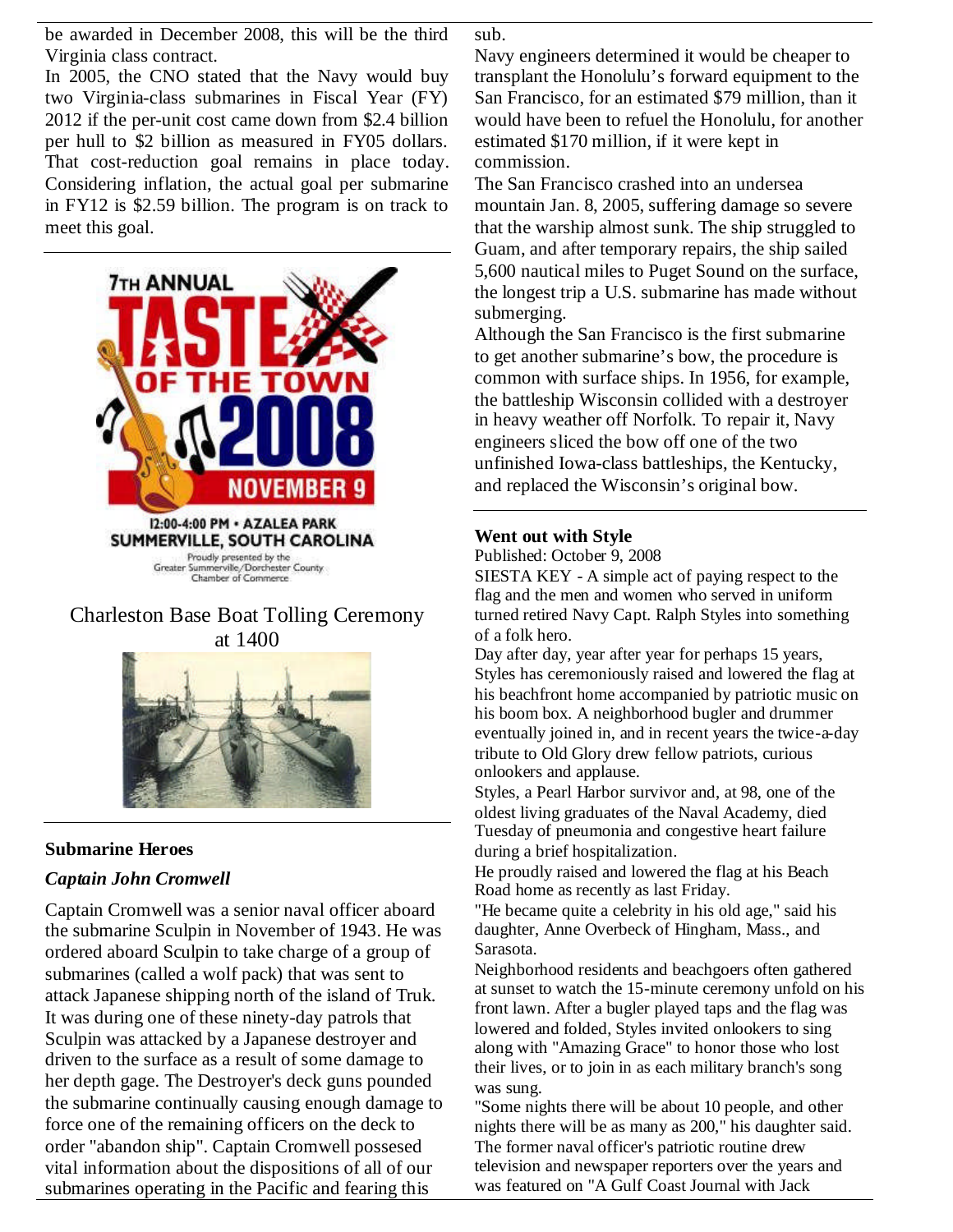information could possibly fall into enemy hands if he were tortured, elected to "go down with the ship". He was awarded the medal posthumously

Name: John Phillip Cromwell Rank and Branch: Captain, U.S. Navy Place and Date: Truk Island area 19 Nov 1943 Born: 11 Sept 1901, Henry Illinois Other Navy Awards: Legion of Merit

## *Citation:*

For conspicuous gallantry and intrepidity at the risk of his life above and beyond the call of duty as Commander of Submarine Coordinated Attack Group with Flag in the USS Sculpin, during the 9th war patrol of the vessel in enemy controlled waters off Truk Island 19 November 1943. Undertaking this patrol prior to launching our first large scale offensive in the Pacific, Captain Cromwell, alone of the entire task group, possessed secret intelligence information of our submarine strategy and tactics, scheduled fleet movements and specific attack plans. Constantly vigilant and precise in carrying out his secret orders, he moved his underseas flotilla inexorably forward despite savage opposition and established a line of submarines to southeastward of the main Japanese stronghold in Truk. Cool and undaunted as the submarine, rocked and battered by Japanese depth charges, sustained terrific battle damage and sank to an excessive depth, he authorized the Sculpin to surface and engage the enemy in a gunfight, thereby providing the crew an opportunity to abandon ship. Determined to sacrifice himself rather than risk capture and subsequent danger of revealing plans under Japanese torture or use of drugs, he stoically remained aboard the mortally wounded vessel as she plunged to her death. Preserving the security of his mission at the cost of his own life, he had served his country as he had served the Navy, with deep integrity and an uncompromising devotion to duty. His great moral courage in the face of certain death adds new luster to the traditions of the U.S. Naval Service. He gallantly gave his life for his country.

# *Commander Richard O'Kane*

Commander O'Kane was skipper of USS Tang in October of 1944 when a circular running torpedo he had just fired came back and sunk his submarine. Tang was leading all submarines in the number of ships sunk when that accident occurred. On October twenty third nineteen forty-four he had attacked a convoy and hit seven ships with his torpedoes. The next day, on the twenty fourth another Perkins" and another Tampa Bay-area public television broadcast, which featured World War II veterans. During his 30-year military career, Styles was awarded a Legion of Merit, two Navy Crosses and eight Naval Unit Citations for his heroism. He commanded a submarine during World War II that destroyed a Japanese submarine and five Japanese merchant ships in Tokyo Bay in 1944.

After retiring to Sarasota in 1962, Styles helped establish New College as its first planning director before the formerly private, liberal arts college opened in 1964.

In addition to his daughter, Styles is survived by another daughter, Linda Styles, of Sarasota; a sister, Virginia Price of Thomasville, N.C.; five grandchildren and two great-grandchildren.

Funeral arrangements are pending.

## **Thank You**

A special thank you goes out to YNC(SS) Phillip Fettig, USNR Ret., and members of the USS Corporal SS 346 reunion. Corporal recently had a reunion in Charleston and borrowed our bell and klaxon.

We received a nice thank you letter from them and they also donated two jars of pork and chicken rub for our use. Additionally, they donated a quantity of left over adult beverages from their reunion hospitality room.

Thanks to the Corporal and her crew!



Rumor has it that this gorilla arm (shown below) will some time in the near future be transplanted on a well known troll who is a member of Charleston Base.



Ever wonder what Roger Gibson is doing up at The After Battery?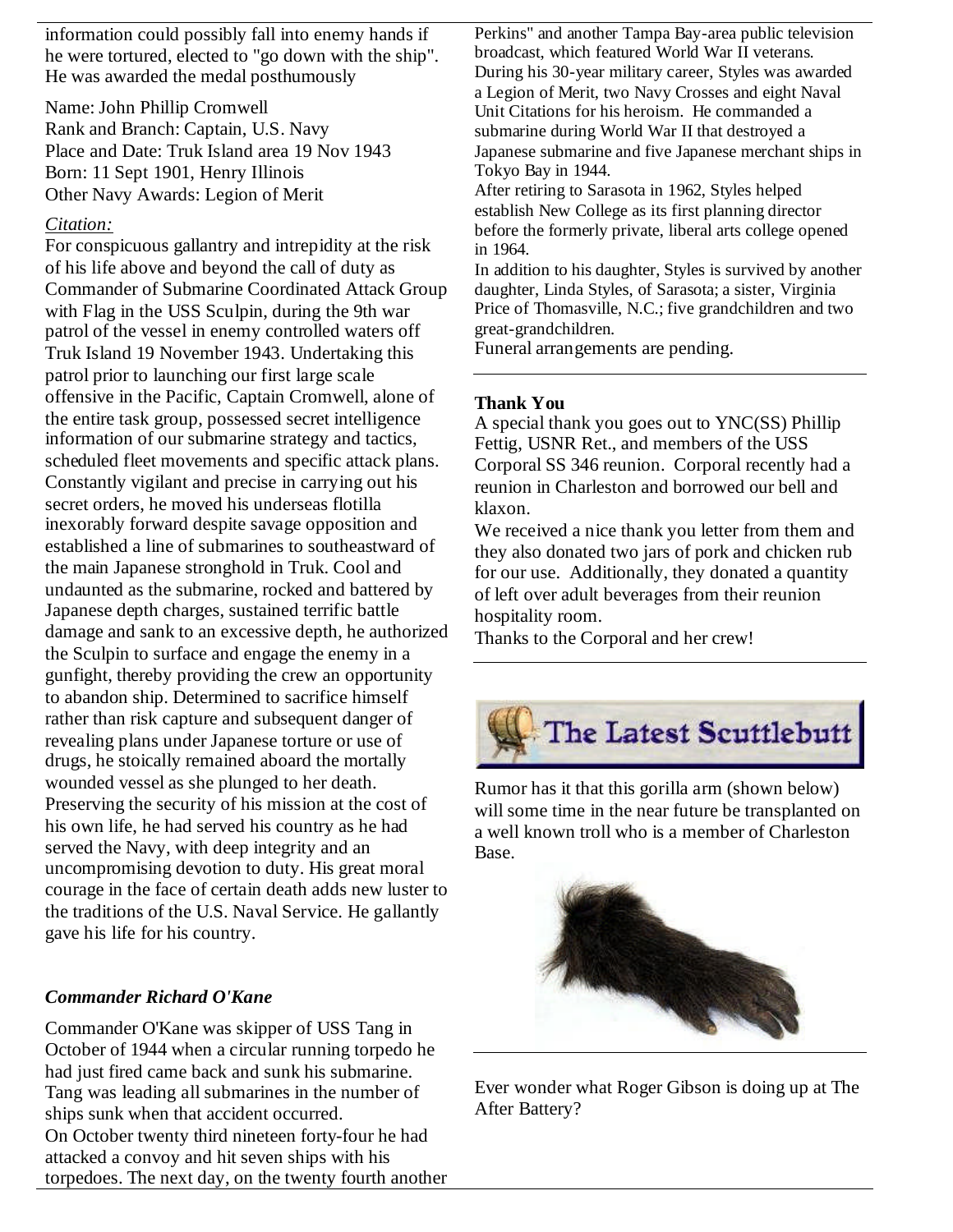convoy appeared and once again O'Kane went in for the attack. His first shot hit a tanker; the second hit a troop transport and stopped her dead in the water. A third shot hit a destroyer trying to protect the other two vessels.

With two torpedoes left in the tubes Captain O'Kane went in on the surface to finish off the crippled troopship. The first torpedo headed straight for its mark but the second made a hairpin turn and headed back towards Tang. O'Kane called for a hard rudder and emergency speed, but it was too late. The torpedo struck Tang in the stern sending the Captain and other deck personnel into the ocean, and the submarine to the bottom in 180 feet of water. A total of five people survived the sinking. They were picked up by a Japanese destroyer escort that was retrieving survivors of the ships Tang had just sunk. The submarine survivors were clubbed and beaten unmercifully. Commander O'Kane and the other survivors spent the remainder of the war in various Japanese prison camps.

Name: Richard Hetherington O'Kane Rank and Branch: Commander, U.S. Navy Place and Date: Vicinity of Philippine Islands 23-24 Oct 1944

Born: 2 February 1911, Dover N.H.

Other Navy Awards: Navy Cross with three gold stars, Silver Star (3), Legion of Merit, Purple Heart

## *Citation:*

For conspicuous gallantry and intrepidity at the risk of his life above and beyond the call of duty as commanding officer of the USS Tang operating against two enemy Japanese convoys on 23 and 24 October 1944, during her fifth and last war patrol. Boldly maneuvering on the surface into the midst of a heavily escorted convoy, Cmdr. O'Kane stood in the fusillade of bullets and shells from all directions to launch smashing hits on three tankers, cooly swung his ship to fire at a freighter and, in a split second decision, shot out of the path of an onrushing transport, missing it by inches. Boxed in by blazing tankers, a freighter, transport and several destroyers, he blasted two of the targets with his remaining torpedoes and, with pyrotechnics bursting on all sides, cleared the area. Twenty four hours later he again made contact with a heavily escorted convoy steaming to support the Leyte campaign with reinforcements and supplies and with crated planes piled high on each unit. In defiance of the enemy's relentless fire, he closed the concentration of ship and in quick succession sent two torpedoes each into the first and second transports and an adjacent tanker, finding his mark with each torpedo in a series of violent explosions at less than 1,000 yard range. With





*Why don't you!*